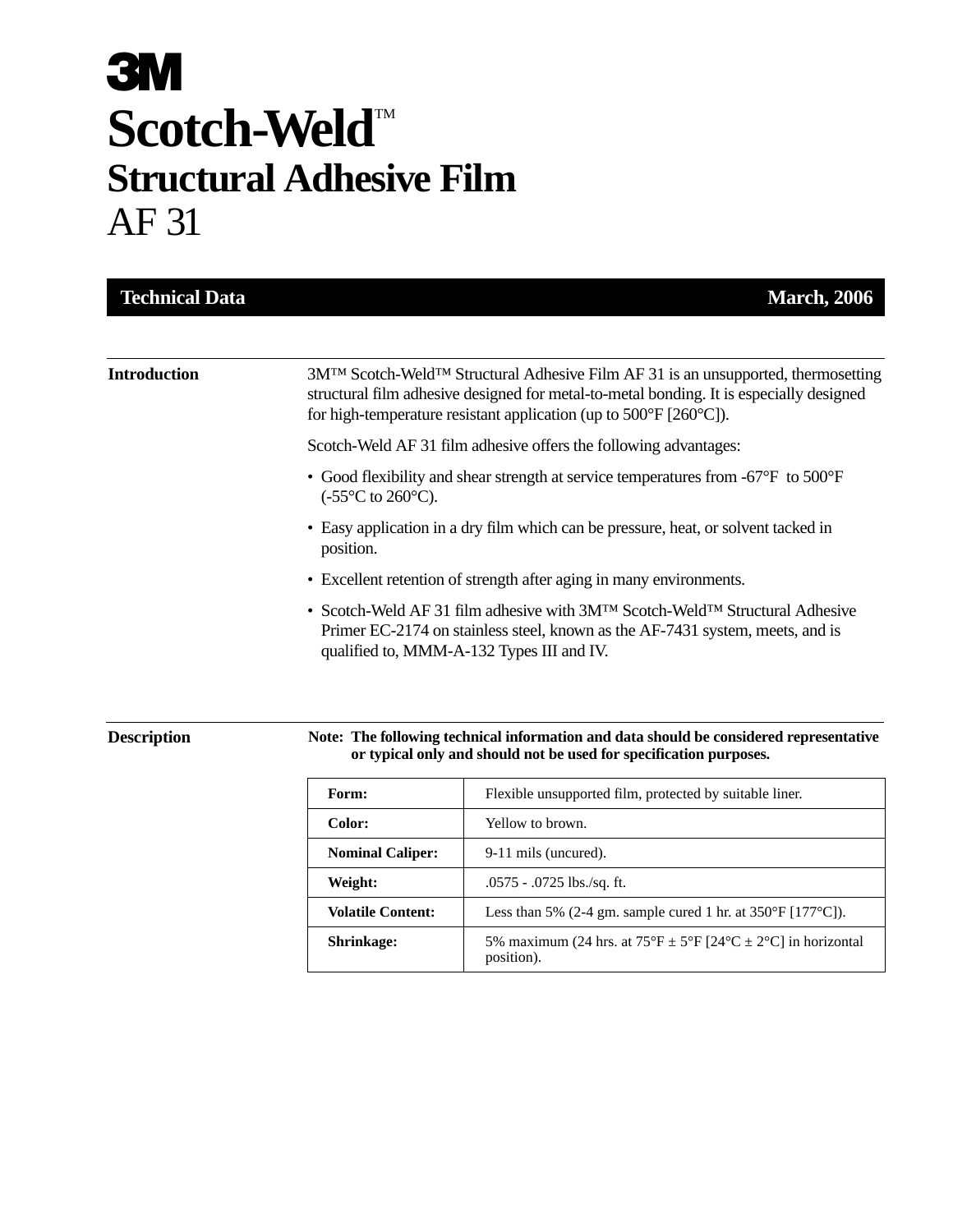**Product Performance Note: The following technical information and data should be considered representative or typical only and should not be used for specification purposes.**

#### **1. 3M™ Scotch-Weld™ Structural Adhesive Film AF 31/3M™ Scotch-Weld™ Structural Adhesive Primer EC-2174 Overlap Shear on Stainless Steel**

The following product performance data has been obtained in the 3M Laboratory under the conditions specified. All data reported in this section except as noted, were developed under a cure cycle using 100 psi bonding pressure applied by a platen press. A 10°F/minute bond line temperature rise from 80°F to 350°F (27°C to 177°C) with 120 minutes  $\pm$  1 minute at 350°F (177°C)  $\pm$  2°F was used. The panels were then removed from the press and post cured for 20 hours at 500°F (260°C). The primer was air dried 30 minutes plus force dried 30 minutes at 200°F-250°F (93°C-121°C). All properties were measured on pre-slotted, .050" thick, 17-7PH-TH 1050 stainless steel panels. The properties were measured on 1" wide by 1/2" overlap specimens. Tests were conducted according to MMM-A-132 Types III & IV methods.

| <b>Test Condition</b>                                                                                                                                                    | Scotch-Weld AF 31/<br>Scotch-Weld EC-2174 |
|--------------------------------------------------------------------------------------------------------------------------------------------------------------------------|-------------------------------------------|
| A. Tensile Shear                                                                                                                                                         |                                           |
| 1. Standard Temperature $75^{\circ}F \pm 5^{\circ}F (24^{\circ}C \pm 2^{\circ}C)$                                                                                        | 6166 psi                                  |
| 2. 10 minutes at $300^{\circ}F \pm 5^{\circ}F (149^{\circ}C \pm 2^{\circ}C)$                                                                                             | 2828 psi                                  |
| 3. 192 hours at $300^{\circ}F \pm 5^{\circ}F (149^{\circ}C \pm 2^{\circ}C)$                                                                                              | 3166 psi                                  |
| 4. 10 minutes at $500^{\circ}F \pm 5^{\circ}F (260^{\circ}C \pm 2^{\circ}C)$                                                                                             | 1983 psi                                  |
| 5. 192 hours at $500^{\circ}F \pm 5^{\circ}F (260^{\circ}C \pm 2^{\circ}C)$                                                                                              | 2268 psi                                  |
| 6. 10 minutes at -67°F $\pm$ 5°F (-55°C $\pm$ 2°C)                                                                                                                       | 6012 psi                                  |
| 7. Standard Temperature $75^{\circ}F \pm 5^{\circ}F (24^{\circ}C \pm 2^{\circ}C)$ after 30 days Salt Spray<br>Exposure at $95^{\circ}F(35^{\circ}C)$                     | 5693 psi                                  |
| 8. Standard Temperature $75^{\circ}F \pm 5^{\circ}F (24^{\circ}C \pm 2^{\circ}C)$ after 30 days at 120°F (49°C)<br>and 90-100% relative humidity                         | 5635 psi                                  |
| 9. Standard Temperature $75^{\circ}F \pm 5^{\circ}F (24^{\circ}C \pm 2^{\circ}C)$ after 30 days Tap Water<br>Immersion at $75^{\circ}$ F (24 $^{\circ}$ C)               | 5764 psi                                  |
| 10. Standard Temperature $75^{\circ}F \pm 5^{\circ}F (24^{\circ}C \pm 2^{\circ}C)$ after 7 days Immersion in<br>Anti-icing Fluid (MIL-F-5566) at 75°F (24°C)             | 5912 psi                                  |
| 11. Standard Temperature $75^{\circ}F \pm 5^{\circ}F (24^{\circ}C \pm 2^{\circ}C)$ after 7 days Immersion in<br>Hydraulic Oil (MIL-H-5606) at $75^{\circ}F(24^{\circ}C)$ | 5867 psi                                  |
| 12. Standard Temperature $75^{\circ}F \pm 5^{\circ}F (24^{\circ}C \pm 2^{\circ}C)$ after 7 days Immersion in<br>JP4 Fuel (MIL-J-5624) at $75^{\circ}F(24^{\circ}C)$      | 5722 psi                                  |
| 13. Standard Temperature $75^{\circ}F \pm 5^{\circ}F (24^{\circ}C \pm 2^{\circ}C)$ after 7 days Immersion in<br>in Hydrocarbon Fluid (MIL-S-3136) at 75°F (24°C)         | 6042 psi                                  |
| <b>B.</b> Creep Rupture                                                                                                                                                  |                                           |
| 14. Standard Temperature $75^{\circ}F \pm 5^{\circ}F (24^{\circ}C \pm 2^{\circ}C)$ after 192 hours at 1600 psi                                                           | $0.0000$ inches                           |
| 15. 300°F ± 5°F (149°C ± 2°C) after 192 hours at 800 psi                                                                                                                 | $0.0000$ inches                           |
| 16. $500^{\circ}F \pm 5^{\circ}F (260^{\circ}C \pm 2^{\circ}C)$ after 192 hours at 800 psi                                                                               | $0.0017$ inches                           |
| <b>C. Fatigue Strength</b>                                                                                                                                               |                                           |
| 17. Standard Temperature $75^{\circ}F \pm 5^{\circ}F (24^{\circ}C \pm 2^{\circ}C)$ at 750 psi for $10^6$ + cycles                                                        | No failures                               |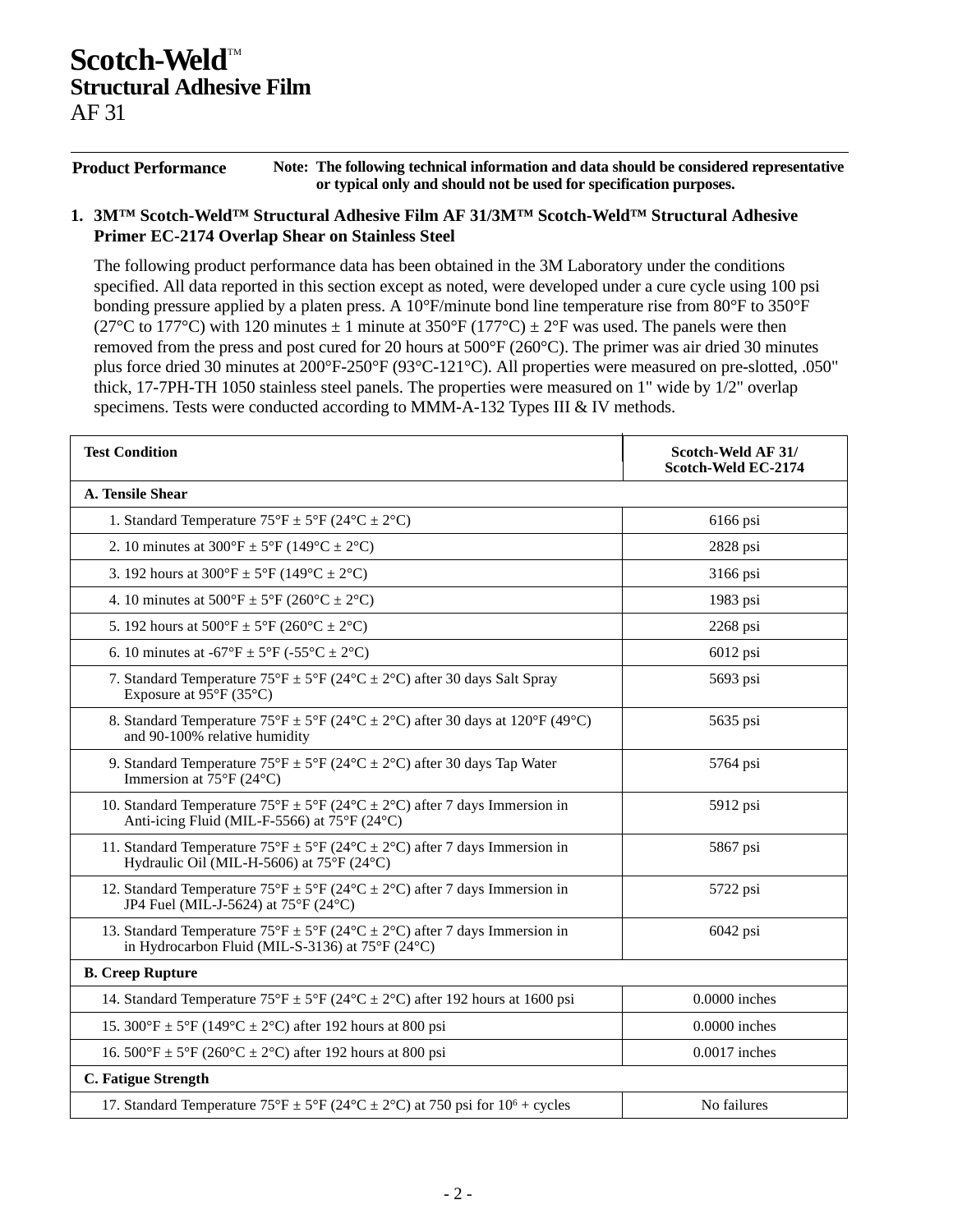#### **Product Performance** *(continued)* **Note: The following technical information and data should be considered representative or typical only and should not be used for specification purposes.**

#### **2. 3M™ Scotch-Weld™ Structural Adhesive Film AF 31/3M™ Scotch-Weld™ Structural Adhesive Primer EC-2174 Overlap Shear on Aluminum**

The following data shows typical values obtained with Scotch-Weld AF 31 film adhesive over Scotch-Weld EC-2174 primer in overlap bonds. All properties were measured on 1" wide 1/2" overlap specimens cut from .063" thick 4" x 7" bonded panels of 2024 T3 clad aluminum. Tests were conducted according to MMM-A-132 methods. All data reported in this section was developed using the following cures.

|                       |                                                                                                                                                                                                                                                                                                                         | Scotch-Weld AF 31/Scotch-Weld EC-2174                            |                                                |  |  |  |  |
|-----------------------|-------------------------------------------------------------------------------------------------------------------------------------------------------------------------------------------------------------------------------------------------------------------------------------------------------------------------|------------------------------------------------------------------|------------------------------------------------|--|--|--|--|
| <b>Test</b>           | <b>Test</b>                                                                                                                                                                                                                                                                                                             | $350^{\circ}$ F (177 $^{\circ}$ C) for 120 min.                  | $350^{\circ}$ F (177 $^{\circ}$ C) for 60 min. |  |  |  |  |
|                       | <b>Temperature</b>                                                                                                                                                                                                                                                                                                      | 100 psi $10^{\circ}$ F rise rate/min.                            | 45 psi $10^{\circ}$ F rise rate/min.           |  |  |  |  |
| <b>Shear Strength</b> | $-67^{\circ}F \pm 2^{\circ}F (-55^{\circ}C \pm 1^{\circ}C)$<br>$73.5^{\circ}F \pm 2^{\circ}F (23^{\circ}C \pm 1^{\circ}C)$<br>$260^{\circ}F \pm 2^{\circ}F (127^{\circ}C \pm 1^{\circ}C)$<br>$300^{\circ}F \pm 2^{\circ}F (149^{\circ}C \pm 1^{\circ}C)$<br>$350^{\circ}F \pm 2^{\circ}F (177^{\circ}C \pm 1^{\circ}C)$ | $2750$ psi<br>4430 psi<br>$2700$ psi<br>$2550$ psi<br>$2350$ psi | $2310$ psi<br>$4070$ psi<br>$2330$ psi         |  |  |  |  |
| Creep Rupture         | $73.5^{\circ}F \pm 2^{\circ}F (23^{\circ}C \pm 1^{\circ}C)$                                                                                                                                                                                                                                                             | .003"                                                            |                                                |  |  |  |  |
| $(192 \text{ hours})$ | $300^{\circ}F \pm 2^{\circ}F (149^{\circ}C \pm 1^{\circ}C)$                                                                                                                                                                                                                                                             | .006"                                                            |                                                |  |  |  |  |

#### **3. Scotch-Weld AF 31 Film Adhesive T-Peel on Aluminum**

T-Peel bonds consist of bonded areas of 1" x 6" 2024 T3 clad 1" x 8" x .032" panels with one layer of Scotch-Weld AF 31 film adhesive. Each metal skin of the T-Peel panels were pulled at a 90° angle to the bond line or 180° in relation to themselves with a jaw separation rate of 20 inches per minute.

#### **A. Original Properties**

|                                                                                                                                                                     | <b>T-Peel (lbs./inch width)</b>   |                                   |                                  |                                    |                                   |                                     |  |
|---------------------------------------------------------------------------------------------------------------------------------------------------------------------|-----------------------------------|-----------------------------------|----------------------------------|------------------------------------|-----------------------------------|-------------------------------------|--|
| <b>Cure Cycle</b>                                                                                                                                                   | $-40^\circ F$<br>$(-40^{\circ}C)$ | $75^{\circ}$ F<br>$(24^{\circ}C)$ | $180^\circ F$<br>$(82^{\circ}C)$ | $250^{\circ}$ F<br>$121^{\circ}$ C | $350^\circ F$<br>$(177^{\circ}C)$ | $450^{\circ}$ F<br>$(232^{\circ}C)$ |  |
| 350°F (177°C), 60 min., 150 psi, 200°F<br>$(93^{\circ}C)$ per min. rise rate to cure<br>temperature.                                                                | 4                                 | 25                                | 12                               | 8                                  |                                   | 4                                   |  |
| $450^{\circ}$ F (232 $^{\circ}$ C) press temperature, 350 psi,<br>15 seconds in the press, maximum bond<br>line temperature attained $412^{\circ}F(211^{\circ}C)$ . | 4                                 | 27                                | 11                               | 8                                  |                                   |                                     |  |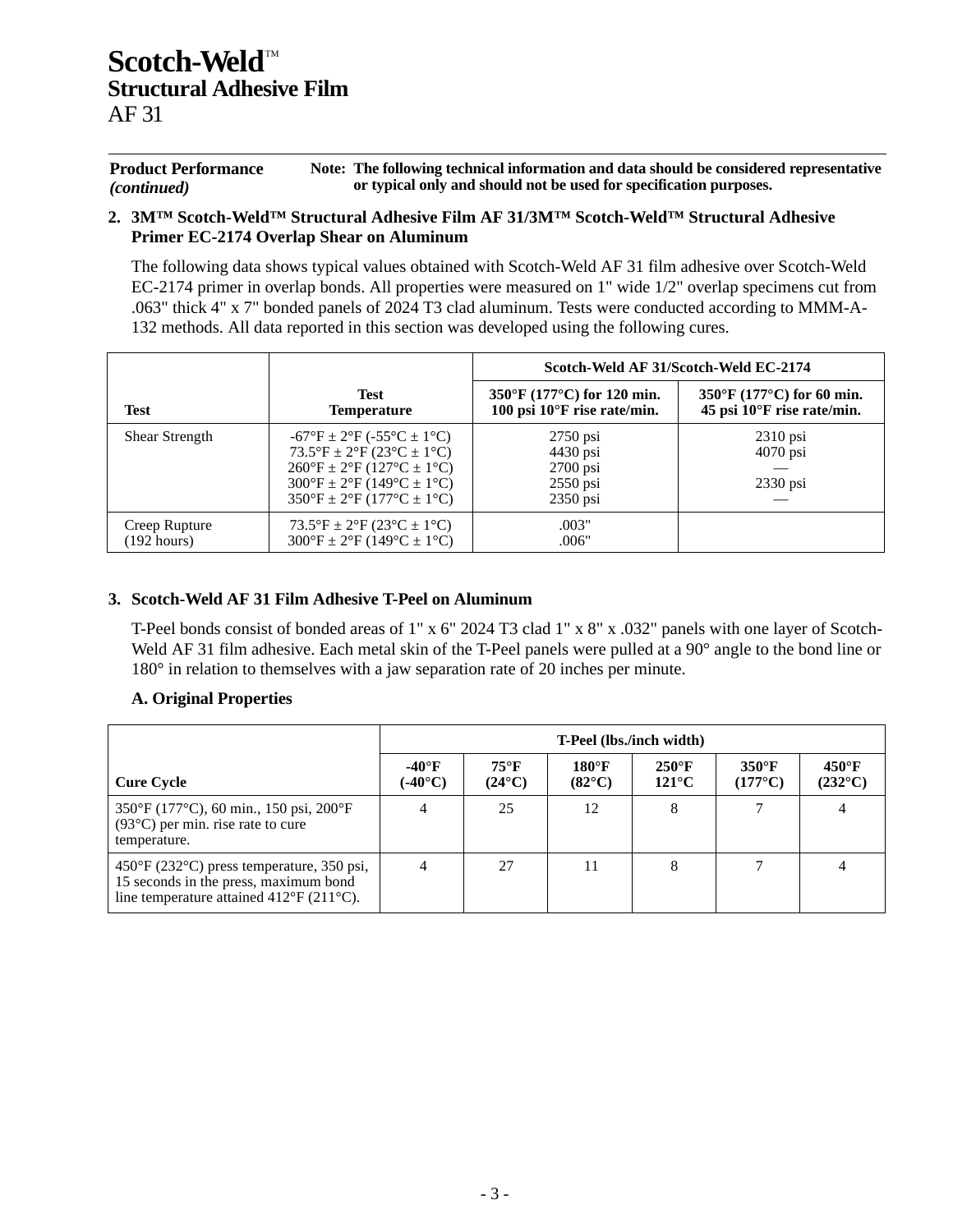**Product Performance** *(continued)* **Note: The following technical information and data should be considered representative or typical only and should not be used for specification purposes.**

#### **4. 3M™ Scotch-Weld™ Structural Adhesive Film AF 31 Overlap Shear on Aluminum Using Varied Cure Times, Temperatures, and Pressures**

The following data shows typical values obtained with Scotch-Weld AF 31 film adhesive in aluminum overlap bonds. All properties were measured on 1" wide, 1/2" overlap specimens cut from .063" thick 4" x 7" bonded panels of 2024 T3 clad aluminum. Tests were conducted according to MMM-A-132 methods. All bonds were formed in a platen press.

| <b>Cure Cycle</b> |                       |             |                 |                   |                                   |                                   |                                  |                 | <b>Overlap Shear (psi)</b> |                 |                 |                                                                                                                                           |                 |                 |
|-------------------|-----------------------|-------------|-----------------|-------------------|-----------------------------------|-----------------------------------|----------------------------------|-----------------|----------------------------|-----------------|-----------------|-------------------------------------------------------------------------------------------------------------------------------------------|-----------------|-----------------|
|                   | Temp.                 | <b>Time</b> | <b>Pressure</b> | <b>Rise Rate</b>  |                                   | <b>Test Temperature</b>           |                                  |                 |                            |                 |                 |                                                                                                                                           |                 |                 |
| $({}^{\circ}F)$   | $({}^{\circ}{\rm C})$ | (min.)      | (psi)           | $(^{\circ}F/min)$ | $-67^\circ F$<br>$(.55^{\circ}C)$ | $75^{\circ}$ F<br>$(24^{\circ}C)$ | $180^\circ F$<br>$(82^{\circ}C)$ | $250^{\circ}$ F | $300^{\circ}$ F            | $350^{\circ}$ F | $400^{\circ}$ F | $450^{\circ}$ F<br>$(121^{\circ}C)$ $(149^{\circ}C)$ $(177^{\circ}C)$ $(204^{\circ}C)$ $(232^{\circ}C)$ $(260^{\circ}C)$ $(316^{\circ}C)$ | $500^{\circ}$ F | $600^{\circ}$ F |
| 350               | 177                   | 60          | 150             | 200               | 2700                              | 3700                              | 2850                             | 2500            | 2390                       | 1700            | 1150            | 1100                                                                                                                                      | 800             | 250             |
| 350               | 177                   | 10          | 150             | <b>200</b>        | 2850                              | 4200                              |                                  | 2430            | 1975                       |                 |                 |                                                                                                                                           |                 |                 |
| 350               | 177                   | 5           | 150             | <b>200</b>        | 2260                              | 4200                              |                                  | 2260            | 1610                       |                 |                 |                                                                                                                                           |                 |                 |
| 350               | 177                   | 60          | 45              | 200               | 2675                              | 3740                              |                                  |                 | 2050                       |                 |                 |                                                                                                                                           |                 |                 |
| 350               | 177                   | 60          | 45              | 9                 | 2800                              | 3700                              |                                  |                 | 2100                       |                 |                 | 1300                                                                                                                                      |                 |                 |
| 350               | 177                   | 120         | 100             | 10                |                                   |                                   |                                  |                 | 2647                       |                 | 2165            |                                                                                                                                           | 1790            |                 |
| 250               | 121                   | 120         | 75              | 10                |                                   | 4285                              |                                  |                 | 1225                       |                 |                 |                                                                                                                                           |                 |                 |
| 250               | 121                   | 24 hrs.     | 75              | 10                |                                   | 4375                              |                                  |                 | 2090                       |                 |                 |                                                                                                                                           |                 |                 |
| 260               | 127                   | 120         | 75              | 10                |                                   | 4150                              |                                  |                 | 1510                       |                 |                 |                                                                                                                                           |                 |                 |
| 260               | 127                   | 8 hrs.      | 75              | 10                |                                   | 4360                              |                                  |                 | 2000                       |                 |                 |                                                                                                                                           |                 |                 |
| 325               | 163                   | 60          | 20              | <b>200</b>        | 2720                              | 3360                              | 1830                             | 1370            | 840                        |                 |                 |                                                                                                                                           |                 |                 |
| 350               | 177                   | 60          | 20              | 200               | 2820                              | 3280                              | 2020                             | 1720            | 1530                       |                 |                 |                                                                                                                                           |                 |                 |

| <b>Cure Cycle</b>                  |                    |                         |                          |                                  |                               |  |  |  |  |
|------------------------------------|--------------------|-------------------------|--------------------------|----------------------------------|-------------------------------|--|--|--|--|
| <b>Platen</b><br>Temp.             | Time at<br>Temp.   | Time in<br><b>Press</b> | <b>Pressure</b><br>(psi) | <b>Test</b><br>Temp.             | <b>Overlap Shear</b><br>(psi) |  |  |  |  |
| $450^{\circ}F(232^{\circ}C)$       | $5 \text{ sec.}$   | 85 sec.                 | 300                      | $75^{\circ}F(24^{\circ}C)$       | 3000                          |  |  |  |  |
| $450^{\circ}F(232^{\circ}C)$       | 1 min.             | $140 \text{ sec.}$      | 300                      | $75^{\circ}F(24^{\circ}C)$       | 2900                          |  |  |  |  |
| 450°F (232°C)                      | $10 \text{ min}$ . | 11.25 min.              | 300                      | $75^{\circ}F(24^{\circ}C)$       | 2800                          |  |  |  |  |
| $450^{\circ}F(232^{\circ}C)$       | 384*               | $10 \text{ sec.}$       | 300                      | $75^{\circ}$ F (24 $^{\circ}$ C) | 2350                          |  |  |  |  |
| 450°F (232°C)                      | $412*$             | $15 \text{ sec.}$       | 350                      | $-40^{\circ}F(-40^{\circ}C)$     | 3400                          |  |  |  |  |
| $450^{\circ}F(232^{\circ}C)$       | $412*$             | 15 sec.                 | 350                      | $75^{\circ}F(24^{\circ}C)$       | 3050                          |  |  |  |  |
| 450°F (232°C)                      | $412*$             | $15 \text{ sec.}$       | 350                      | $180^{\circ}F(82^{\circ}C)$      | 2400                          |  |  |  |  |
| 450°F (232°C)                      | $412*$             | $15 \text{ sec.}$       | 350                      | $250^{\circ}F(121^{\circ}C)$     | 1850                          |  |  |  |  |
| 450°F (232°C)                      | $412*$             | $15 \text{ sec.}$       | 350                      | 350°F (177°C)                    | 1650                          |  |  |  |  |
| $450^{\circ}F(232^{\circ}C)$       | $412*$             | 15 sec.                 | 350                      | $450^{\circ}F(232^{\circ}C)$     | 1240                          |  |  |  |  |
| $450^{\circ}$ F (232 $^{\circ}$ C) | 419*               | 30 sec.                 | 350                      | $75^{\circ}F(24^{\circ}C)$       | 3200                          |  |  |  |  |

\*Maximum bondline temperature attained (°F). Bond line did not attain platen temperature.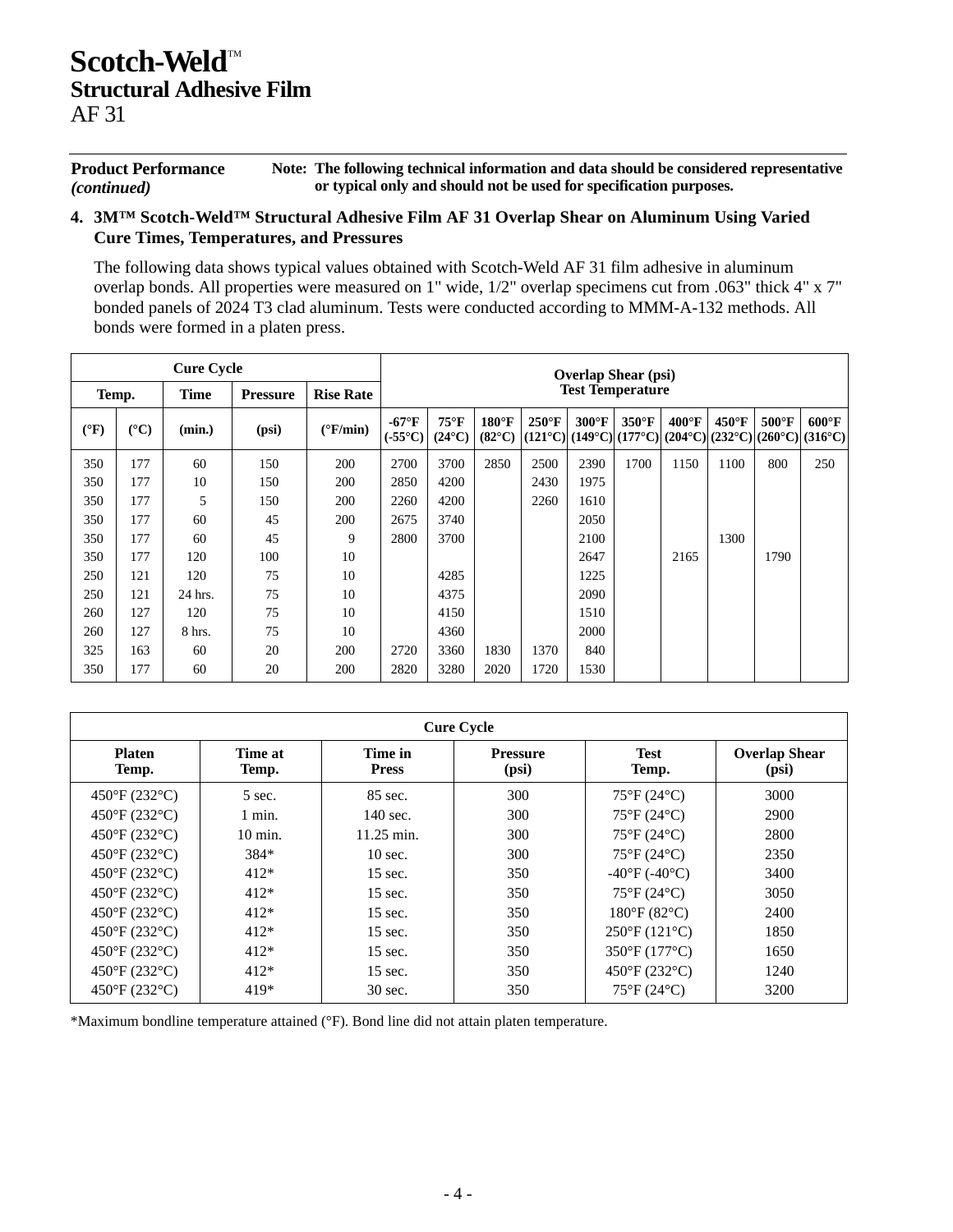| <b>Product Performance</b> | Note: The following technical information and data should be considered representative |
|----------------------------|----------------------------------------------------------------------------------------|
| <i>(continued)</i>         | or typical only and should not be used for specification purposes.                     |

**5. Environmental Aging of 3M™ Scotch-Weld™ Structural Adhesive Film AF 31 Using a 350°F (177°C) Cure for 120 Minutes, 100 psi, 10°F rise rate/minute.**

|                                                                                                                                            | <b>Overlap Shear Strength (psi)</b> |                                   |                                    |                                   |                           |                                     |                           |                                     |                                     |
|--------------------------------------------------------------------------------------------------------------------------------------------|-------------------------------------|-----------------------------------|------------------------------------|-----------------------------------|---------------------------|-------------------------------------|---------------------------|-------------------------------------|-------------------------------------|
| <b>Environment</b>                                                                                                                         | $-67^{\circ}$ F<br>$(-55^{\circ}C)$ | $75^{\circ}$ F<br>$(24^{\circ}C)$ | $200^{\circ}$ F<br>$(93^{\circ}C)$ | $300^\circ F$<br>$(149^{\circ}C)$ | 350°F<br>$(177^{\circ}C)$ | $400^{\circ}$ F<br>$(204^{\circ}C)$ | 450°F<br>$(232^{\circ}C)$ | $500^{\circ}$ F<br>$(260^{\circ}C)$ | $600^{\circ}$ F<br>$(300^{\circ}C)$ |
| Control                                                                                                                                    | 3500                                | 3700                              |                                    | 2390                              | 1700                      | 1150                                | 1100                      | 800                                 | 250                                 |
| Air @ $300^{\circ}$ F (149 $^{\circ}$ C) for 222 hours                                                                                     | 4750                                | 4200                              |                                    | 2540                              | 2510                      | 1960                                |                           |                                     | 320                                 |
| Air @ $350^{\circ}$ F (177 $^{\circ}$ C) for 216 hours                                                                                     |                                     |                                   |                                    |                                   | 1578                      |                                     |                           | 1130                                |                                     |
| Air @ 450°F (232°C) for 100 hours                                                                                                          | 2600                                |                                   |                                    | 1920                              |                           |                                     | 1430                      |                                     |                                     |
| Air @ $450^{\circ}$ F (232 $^{\circ}$ C) for 200 hours                                                                                     | 2250                                |                                   |                                    | 1560                              |                           |                                     | 1470                      |                                     |                                     |
| Air @ $500^{\circ}$ F (260 $^{\circ}$ C) for 192 hours                                                                                     | 1600                                | 1440                              |                                    | 1080                              |                           |                                     | 1060                      |                                     |                                     |
| <sup>1</sup> Air @ 400°F (204°C) for 1 hour                                                                                                |                                     |                                   |                                    | 2840                              |                           | 2300                                |                           | 1930                                |                                     |
| <sup>2</sup> Air @ 450°F (232°C) for 10 hours                                                                                              | 2350                                | 3590                              |                                    | 2450                              |                           |                                     | 1910                      |                                     |                                     |
| Salt Spray @ $95^{\circ}F(23^{\circ}C)$ for 30 days                                                                                        |                                     | 3950                              |                                    |                                   |                           |                                     |                           |                                     |                                     |
| Tap Water @ $75^{\circ}F(24^{\circ}C)$ for 30 days                                                                                         |                                     | 3790                              |                                    |                                   |                           |                                     |                           |                                     |                                     |
| Anti-Icing @ $75^{\circ}F(24^{\circ}C)$ for 7 days<br>$(MIL-F-5566)$                                                                       |                                     | 3720                              |                                    |                                   |                           |                                     |                           |                                     |                                     |
| Hydraulic Oil @ $75^{\circ}F(24^{\circ}C)$ for 7 days<br>$(MIL-O-5606)$                                                                    |                                     | 3790                              |                                    |                                   |                           |                                     |                           |                                     |                                     |
| Type III Hydrocarbon @ 75°F (24°C)<br>for 7 days (MIL-H-3136)                                                                              |                                     | 3750                              |                                    |                                   |                           |                                     |                           |                                     |                                     |
| JP-4 @ 75°F (24°C) for 7 days<br>(MIL-F-5624)                                                                                              |                                     | 3970                              |                                    |                                   |                           |                                     |                           |                                     |                                     |
| JP-4 @ $140^{\circ}$ F (60 $^{\circ}$ C) for 7 days<br>(MIL-F-5624)                                                                        |                                     | 3740                              |                                    |                                   |                           |                                     |                           |                                     |                                     |
| $60\%$ H <sub>2</sub> O – 40% Methyl Alcohol by<br>volume, plus 1% soluble oil:<br>@ 170°F (79°C) for 7 days<br>@ 170°F (79°C) for 30 days |                                     |                                   | 32430<br>32246                     |                                   |                           |                                     |                           |                                     |                                     |
| 60% $H_2O - 40%$ Ethylene Glycol by<br>volume, plus 1% soluble oil:<br>@ 200°F (93°C) for 7 days<br>@ 200°F (93°C) for 30 days             |                                     |                                   | 32450<br>32430                     |                                   |                           |                                     |                           |                                     |                                     |
| 99% $H_2O - 1%$ soluble oil:<br>@ 200°F (93°C) for 7 days<br>@ 200°F (93°C) for 30 days                                                    |                                     |                                   | 32220<br>32210                     |                                   |                           |                                     |                           |                                     |                                     |

<sup>1</sup>Cure Cycle – 350°F (177°C), 2 hours, 150 psi – 10°F/min. rise rate.

<sup>2</sup>Cure Cycle – 350°F (177°C), 60 min., 45 psi – 9°F/min. rise rate.

3Specimens cut to one inch width prior to immersion.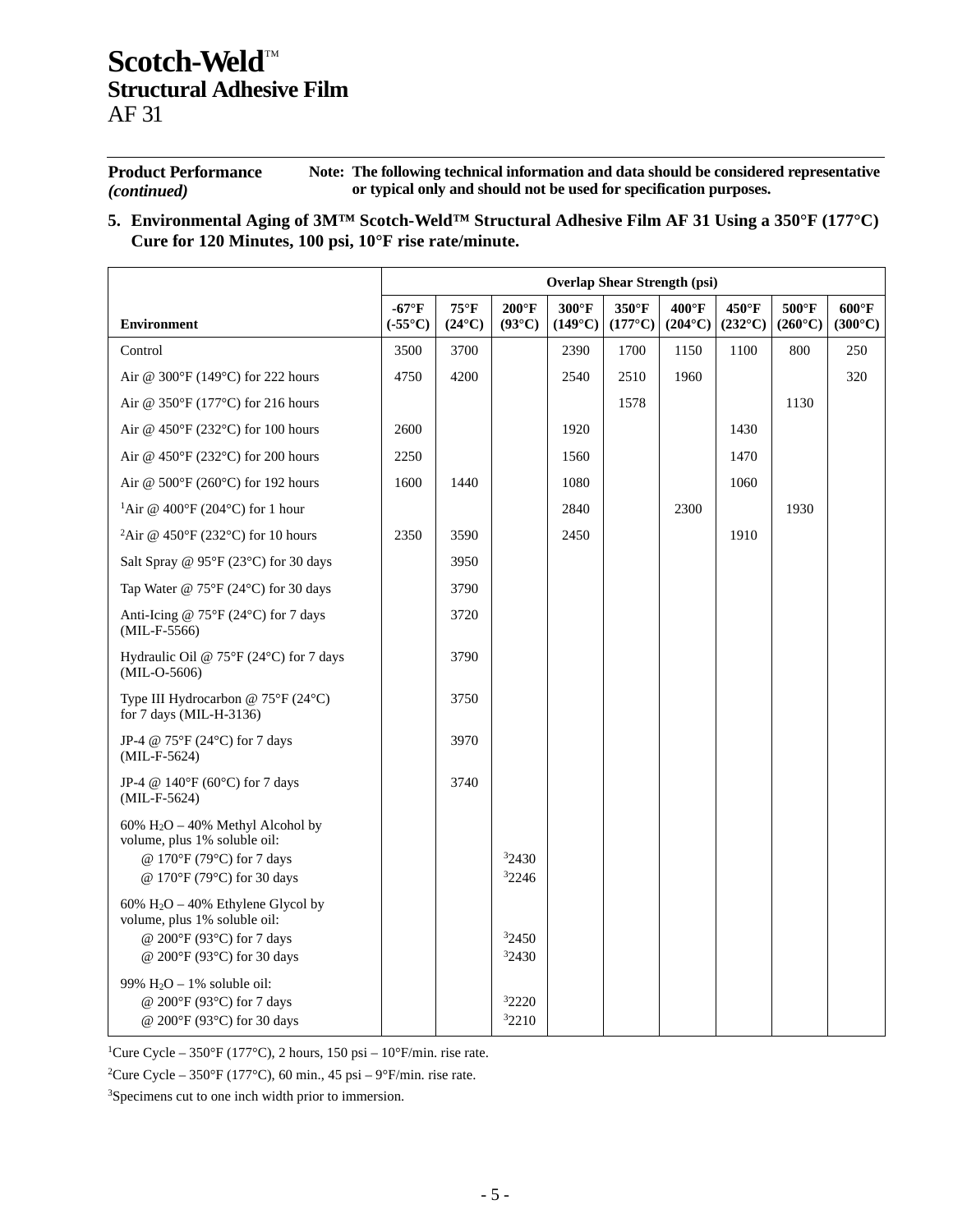**Product Performance** *(continued)* **Note: The following technical information and data should be considered representative or typical only and should not be used for specification purposes.**

**6. Heat aging of 3M™ Scotch-Weld™ Structural Adhesive Film AF 31/3M™ Scotch-Weld™ Structural Adhesive Primer EC-2174 on Aluminum and Titanium.** The adhesive was cured as indicated below.

The primer was air dried 30 minutes plus force dried 30 minutes at 250°F (121°C).

| <b>Exposure Time and</b>                                                                                                                                                                    | Cure  | <b>Overlap Shear Strength (psi)</b> |                                    |                                    |  |  |  |  |  |
|---------------------------------------------------------------------------------------------------------------------------------------------------------------------------------------------|-------|-------------------------------------|------------------------------------|------------------------------------|--|--|--|--|--|
| <b>Temperature</b>                                                                                                                                                                          | Cycle | $75^{\circ}F(24^{\circ}C)$          | $300^{\circ}$ F (149 $^{\circ}$ C) | $400^{\circ}$ F (204 $^{\circ}$ C) |  |  |  |  |  |
| 2024 T-3 Alclad Aluminum                                                                                                                                                                    |       |                                     |                                    |                                    |  |  |  |  |  |
| Control                                                                                                                                                                                     | A     | 3800                                | 1960                               |                                    |  |  |  |  |  |
| 500 hours at $300^{\circ}$ F (149 $^{\circ}$ C)                                                                                                                                             | A     | 3410                                | 2180                               |                                    |  |  |  |  |  |
| 1000 hours at $300^{\circ}$ F (149 $^{\circ}$ C)                                                                                                                                            | А     | 2980                                | 2070                               |                                    |  |  |  |  |  |
| 2000 hours at $300^{\circ}$ F (149 $^{\circ}$ C)                                                                                                                                            | A     | 3240                                | 2150                               |                                    |  |  |  |  |  |
| 3000 hours at 300°F (149°C)                                                                                                                                                                 | A     | 3170                                | 2190                               |                                    |  |  |  |  |  |
| Control                                                                                                                                                                                     | B     | 4150                                |                                    | 1710                               |  |  |  |  |  |
| 192 hours at $400^{\circ}$ F (204 $^{\circ}$ C)                                                                                                                                             | B     | 3850                                |                                    | 1730                               |  |  |  |  |  |
| Control                                                                                                                                                                                     |       | 3390                                |                                    | 1240                               |  |  |  |  |  |
| 192 hours at $400^{\circ}F(204^{\circ}C)$                                                                                                                                                   |       | 2790                                |                                    | 1420                               |  |  |  |  |  |
| <b>6.4 Titanium Alloy</b>                                                                                                                                                                   |       |                                     |                                    |                                    |  |  |  |  |  |
| Control                                                                                                                                                                                     | B     | 880                                 |                                    | 880                                |  |  |  |  |  |
| 192 hours at $400^{\circ}$ F (204 $^{\circ}$ C)                                                                                                                                             | B     | 640                                 |                                    | 820                                |  |  |  |  |  |
| Control                                                                                                                                                                                     |       | 1490                                |                                    | 630                                |  |  |  |  |  |
| 192 hours at $400^{\circ}$ F (204 $^{\circ}$ C)                                                                                                                                             |       | 1310                                |                                    | 1030                               |  |  |  |  |  |
| Cure Cycle A – 350°F (177°C), 45 minutes, 100 psi, 10°F/minute rise rate.<br>Cure Cycle B – $350^{\circ}$ F (177 <sup>o</sup> C), 120 minutes, 100 psi, 10 <sup>o</sup> F/minute rise rate. |       |                                     |                                    |                                    |  |  |  |  |  |

Cure Cycle C – Cure Cycle B plus post cured 120 minutes at  $500^{\circ}$ F (260 $^{\circ}$ C).

**7. Long Term Aging at 500°F (260°C) on Stainless Steel** using a 350°F (177°C) cure for 120 minutes, 100 psi,

10°F rise rate/min.

Effect of 500°F (260°C) Aging on Overlap Shear Strength of Scotch-Weld AF-31 / Scotch-Weld EC-2174

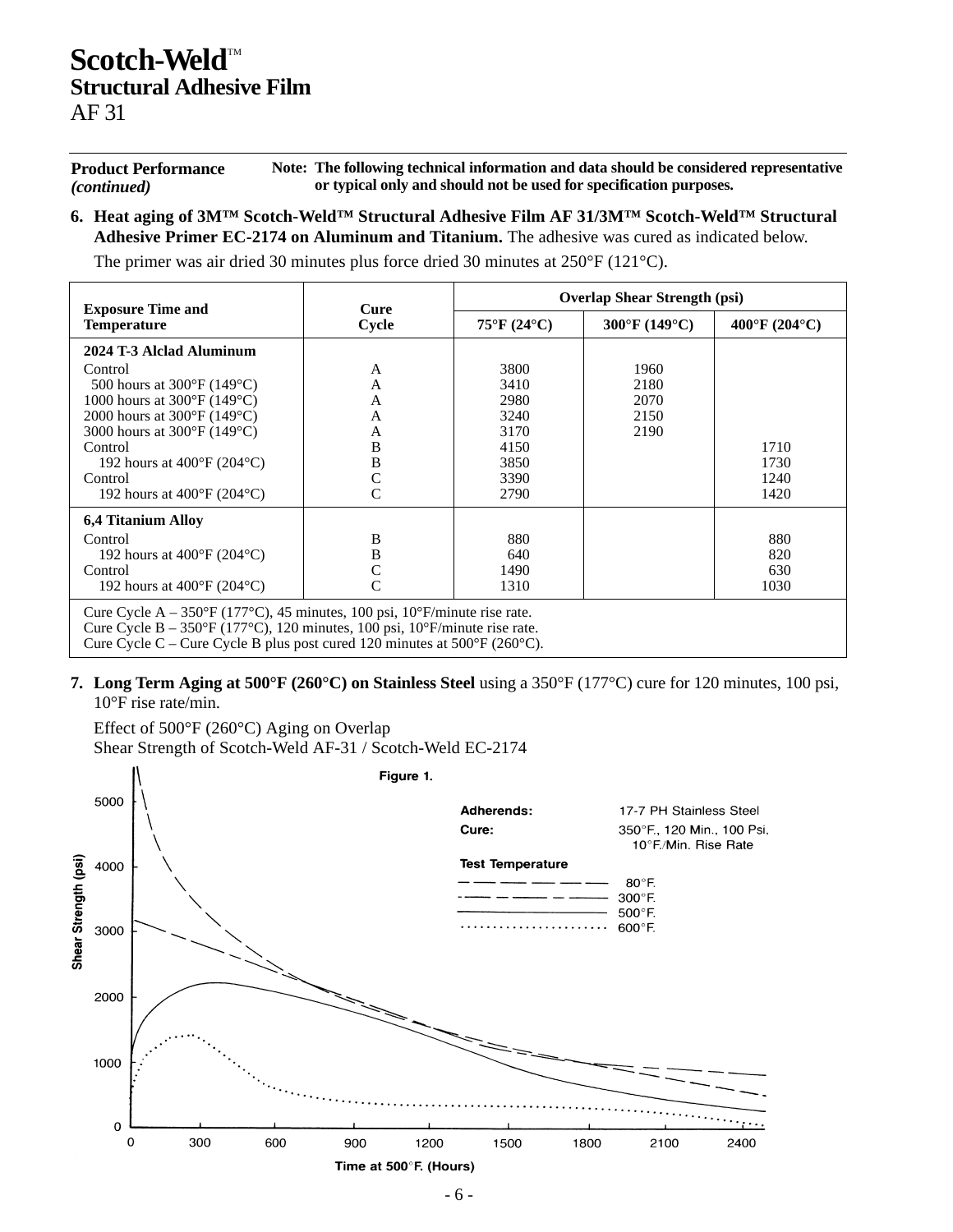**Product Performance** *(continued)* **Note: The following technical information and data should be considered representative or typical only and should not be used for specification purposes.**

### **Environmental Aging of 3M™ Scotch-Weld™ Structural Adhesive Film AF 31 on Aluminum Using Short Time Cure Cycle (Specimens Cut to 1" Width Prior To Immersion)**

Cure Cycle – 15 seconds in a 450°F (232°C) platen press, 350 psi, maximum bond line temperature attained 412°F (210°C).

|                                         | <b>Overlap Shear Strength (psi)</b> |             |                        |                              |               |  |  |  |
|-----------------------------------------|-------------------------------------|-------------|------------------------|------------------------------|---------------|--|--|--|
| <b>Environment</b>                      | -40°F (-40°C)                       | 75°F (24°C) | $180^{\circ}$ F (82°C) | $250^{\circ}F(121^{\circ}C)$ | 350°F (177°C) |  |  |  |
| Control                                 | 3400                                | 3050        | 2400                   | 1850                         | 1650          |  |  |  |
| 100% R.H. @ 100°F (38°C)                |                                     |             |                        |                              |               |  |  |  |
| 7 Days                                  | 3450                                | 3000        | 2400                   | 1800                         | 1400          |  |  |  |
| 14 Days                                 | 3400                                | 3200        | 2600                   | 1800                         | 1700          |  |  |  |
| 30 Days                                 | 3950                                | 3300        | 2400                   | 1900                         | 1500          |  |  |  |
| 60 Days                                 | 3950                                | 3400        | 2400                   | 1800                         | 1000          |  |  |  |
| $1/2$ Year                              | 4300                                | 3900        | 2000                   | 1800                         | 1300          |  |  |  |
| 1 Year                                  | 4300                                | 3300        | 2000                   | 1900                         | 1200          |  |  |  |
| Tap Water @ $120^{\circ}F(49^{\circ}C)$ |                                     |             |                        |                              |               |  |  |  |
| 7 Days                                  | 3450                                | 2800        | 2600                   | 1600                         | 1400          |  |  |  |
| 14 Days                                 | 3800                                | 3200        | 2500                   | 1900                         | 1600          |  |  |  |
| 30 Days                                 | 3950                                | 3200        | 2400                   | 1700                         | 1500          |  |  |  |
| 60 Days                                 | 3800                                | 3200        | 2450                   | 1600                         | 1100          |  |  |  |
| $1/2$ Year                              | 3800                                | 3750        | 2200                   | 2200                         | 1300          |  |  |  |
| 1 Year                                  | 3300                                | 2250        | 2200                   | 1800                         | 900           |  |  |  |
| Gasoline @ $75^{\circ}F(24^{\circ}C)$   |                                     |             |                        |                              |               |  |  |  |
| 7 Days                                  | 3800                                | 3100        | 2400                   | 1600                         | 1450          |  |  |  |
| 14 Days                                 | 3800                                | 3100        | 2200                   | 1350                         | 1350          |  |  |  |
| 30 Days                                 | 3800                                | 3100        | 2350                   | 1550                         | 1400          |  |  |  |
| 60 Days                                 | 3800                                | 3150        | 2400                   | 1550                         | 1350          |  |  |  |
| $1/2$ Year                              | 3400                                | 3200        | 2600                   | 2050                         | 1300          |  |  |  |
| 1 Year                                  | 3000                                | 2850        | 2400                   | 1550                         | 1150          |  |  |  |
| Methanol @ $75^{\circ}F(24^{\circ}C)$   |                                     |             |                        |                              |               |  |  |  |
| 7 Days                                  | 3950                                | 3200        | 2350                   | 2100                         | 1250          |  |  |  |
| 14 Days                                 | 3250                                | 3350        | 2050                   | 2000                         | 1600          |  |  |  |
| 30 Days                                 | 3800                                | 2800        | 2250                   | 1900                         | 1250          |  |  |  |
| 60 Days                                 | 3750                                | 3000        | 1950                   | 1000                         | 750           |  |  |  |
| $1/2$ Year                              | 3800                                | 2500        | 1600                   | 1000                         | 600           |  |  |  |
| 1 Year                                  | 4050                                | 2700        | 2400                   | 1250                         | 900           |  |  |  |
| Salt Spray @ 75°F (24°C)                |                                     |             |                        |                              |               |  |  |  |
| 7 Days                                  | 3700                                | 2950        | 1900                   | 1750                         | 1400          |  |  |  |
| 14 Days                                 | 3800                                | 3250        | 1900                   | 2000                         | 1600          |  |  |  |
| 30 Days                                 | 4300                                | 3300        | 2300                   | 1700                         | 1550          |  |  |  |
| 60 Days                                 | 4000                                | 2950        | 2100                   | 1800                         | 1000          |  |  |  |
| $1/2$ Year                              | 3200                                | 3100        | 1750                   | 2000                         | 1050          |  |  |  |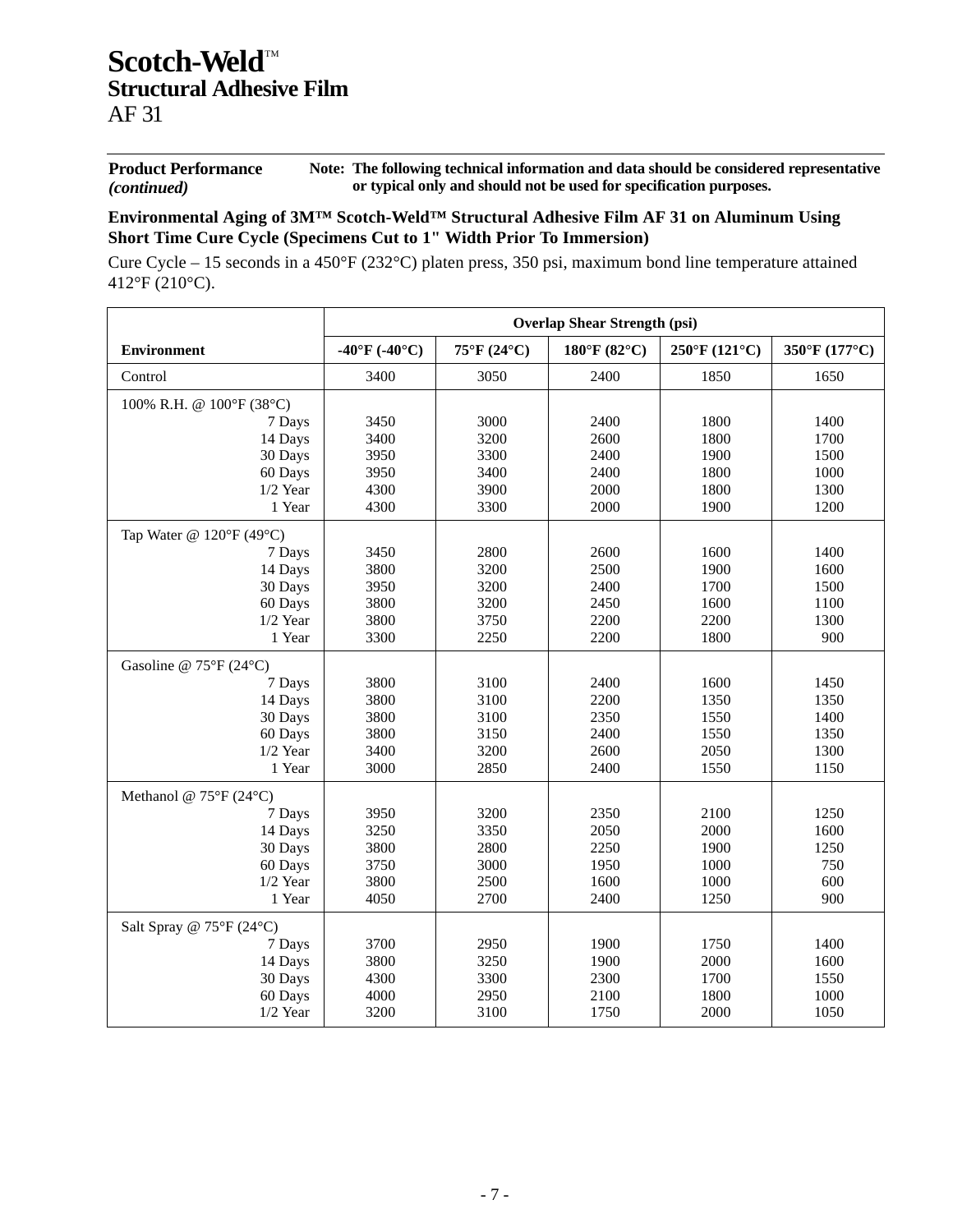#### **Product Performance** *(continued)* **Note: The following technical information and data should be considered representative or typical only and should not be used for specification purposes.**

#### **9. Environmental Aging of 3M™ Scotch-Weld™ Structural Adhesive Film AF 31 on Steel**

The following data shows typical values obtained with Scotch-Weld AF 31 film adhesive in steel overlap bonds. All properties were measured on 1" wide, 1/2" overlap specimens cut from .035" thick 4" x 8" bonded panels of 1020 cold rolled steel. The 1020 steel was cleaned with toluene solvent. Tests were conducted according to MMM-A-132 methods.

#### **A. Original Properties**

|                                                                                                                                                                 | <b>Overlap Shear Strength (psi)</b> |                                   |                                     |                                   |                                     |  |  |  |
|-----------------------------------------------------------------------------------------------------------------------------------------------------------------|-------------------------------------|-----------------------------------|-------------------------------------|-----------------------------------|-------------------------------------|--|--|--|
|                                                                                                                                                                 | $-40^\circ F$<br>$(-40^{\circ}C)$   | $75^{\circ}$ F<br>$(24^{\circ}C)$ | $250^{\circ}$ F<br>$(121^{\circ}C)$ | $350^\circ F$<br>$(177^{\circ}C)$ | $450^{\circ}$ F<br>$(232^{\circ}C)$ |  |  |  |
| <b>Cure Cycle A</b><br>350°F (177°C), 60 min., 150 psi, 200°F (93°C)<br>per minute rise rate to cure temperature.                                               | 2600                                | 2195                              | 1800                                | 1720                              | 660                                 |  |  |  |
| <b>Cure Cycle B</b><br>450°F (232°C) press temp., 350 psi,<br>15 seconds in the press, maximum bond line<br>temperature attained $412^{\circ}F(212^{\circ}C)$ . | 250                                 | 2510                              | 1520                                | 1400                              | 480                                 |  |  |  |

#### **B. Environmental Aging Properties (Specimens cut to 1" width prior to immersion)**

|                                   | $75^{\circ}$ F (24 $^{\circ}$ C) Overlap Shear (psi) |                     |  |
|-----------------------------------|------------------------------------------------------|---------------------|--|
| <b>Environment</b>                | <b>Cure Cycle A</b>                                  | <b>Cure Cycle B</b> |  |
| Control                           | 2195                                                 | 2510                |  |
| 100% RH @ 100°F (38°C) for 7 days | 1910                                                 | 2530                |  |
| 120°F (49°C) Tap Water for 7 days | 1650                                                 | 1530                |  |
| 75°F (24°C) Gasoline for 7 days   | 2090                                                 | 2530                |  |
| 75°F (24°C) Methanol for 7 days   | 2020                                                 | 2410                |  |
| 95°F (35°C) Salt Spray for 7 days | 1760                                                 | 2810                |  |

### **10. Effect of Overlap Length on Scotch-Weld AF 31 Film Adhesive Shear Strength**

The effect of overlap length on shear strength of Scotch-Weld AF 31 film adhesive was determined on 1" wide specimens of varying length overlap, cut from .063" thick bonded panels of 2024 T3 clad aluminum. The cure cycle used was 350°F (177°C), 60 minutes, 150 psi, 200°F (93°C)/min. rise rate.

| Length of<br>Overlap | Actual<br>Load (lbs.) | psi  |
|----------------------|-----------------------|------|
| 1/4"                 | 1425                  | 5700 |
| 3/8"                 | 1740                  | 4640 |
| 1/2"                 | 2000                  | 4000 |
| 3/4"                 | 2500                  | 3340 |
| 1"                   | 2900                  | 2400 |
| $1^{1/2}$ "          | 3230                  | 2150 |
| 2"                   | 3270                  | 1634 |
| 3"                   | 3600                  | 1200 |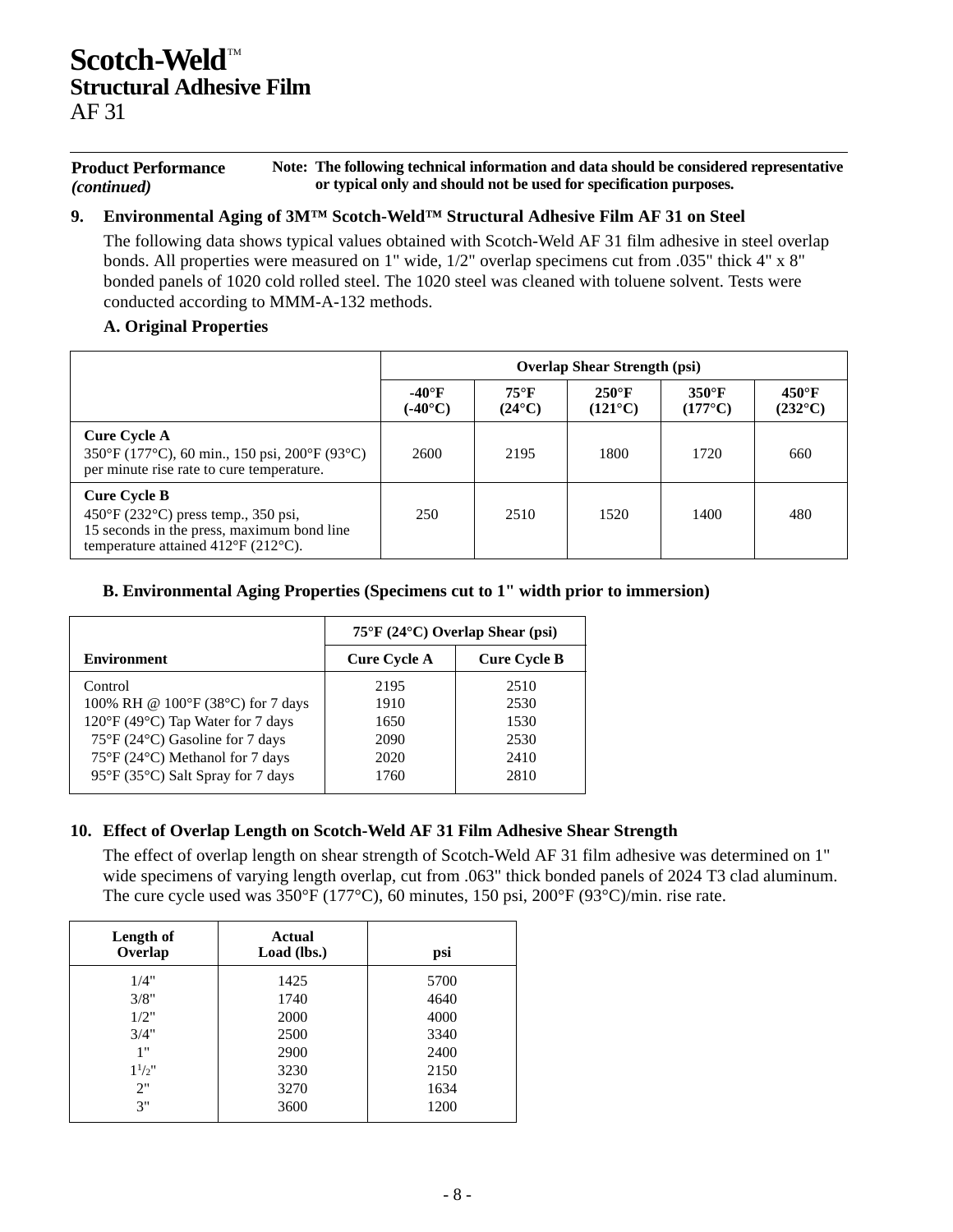| <b>Product Performance</b> | Note: The following technical information and data should be considered representative |
|----------------------------|----------------------------------------------------------------------------------------|
| <i>(continued)</i>         | or typical only and should not be used for specification purposes.                     |

**11. Shear Strength of 3M™ Scotch-Weld™ Structural Adhesive Film AF 31/3M™ Scotch-Weld™ Structural Adhesive Primer EC-2174 on 410 Stainless Steel**

Surface Preparation – Abraded with a Scotch-Brite™ Hand Pad soaked in methyl ethyl ketone – rinsed with methyl ethyl ketone and air dried.\*

Primer Dry – two brush coats – (30 minutes between coats) – air dried overnight.

Cure Cycle –  $350^{\circ}F(177^{\circ}C)$  for 60 minutes, 50 psi, 10°F rise rate/minute.

**\*Note:** When using solvents, extinguish all ignition sources and follow manufacturer's precautions and directions for use.

|                               | Scotch-Weld AF 31/Scotch-Weld EC-2174 |               |  |
|-------------------------------|---------------------------------------|---------------|--|
|                               | $75^{\circ}$ F (24 $^{\circ}$ C)      | 300°F (149°C) |  |
| <b>Overlap Shear Strength</b> | $4365$ psi                            | $2230$ psi    |  |

#### **12. Scotch-Weld AF 31 Film Adhesive Outgassing**

The outgassing data at 10<sup>-6</sup> torr was obtained on Scotch-Weld AF 31 film adhesive which had been cured for 60 minutes at 350°F (177°C). The total weight loss and volatiles condensed were measured using SP-R-0022A procedures.

Total Weight Loss  $= 2.34\%$ Volatile Condensible Material = 0.33%

### **13. Scotch-Weld AF 31 Film Adhesive Coefficient of Thermal Expansion**

The coefficient of thermal expansion was obtained on Scotch-Weld AF 31 film adhesive cured at 350°F (177 $^{\circ}$ C) for 60 minutes under 100 psi with a rise rate to cure temperature of 200 $^{\circ}$ F (93 $^{\circ}$ C) per minute.

|                                 | Coefficient of<br><b>Thermal Expansion</b> |
|---------------------------------|--------------------------------------------|
| Below $35^{\circ}F(2^{\circ}C)$ | 550 x $10^{-7}$ per $\mathrm{^{\circ}F}$   |
| Above $35^{\circ}F(2^{\circ}C)$ | 1360 x $10^{-7}$ per $\mathrm{P}$ F        |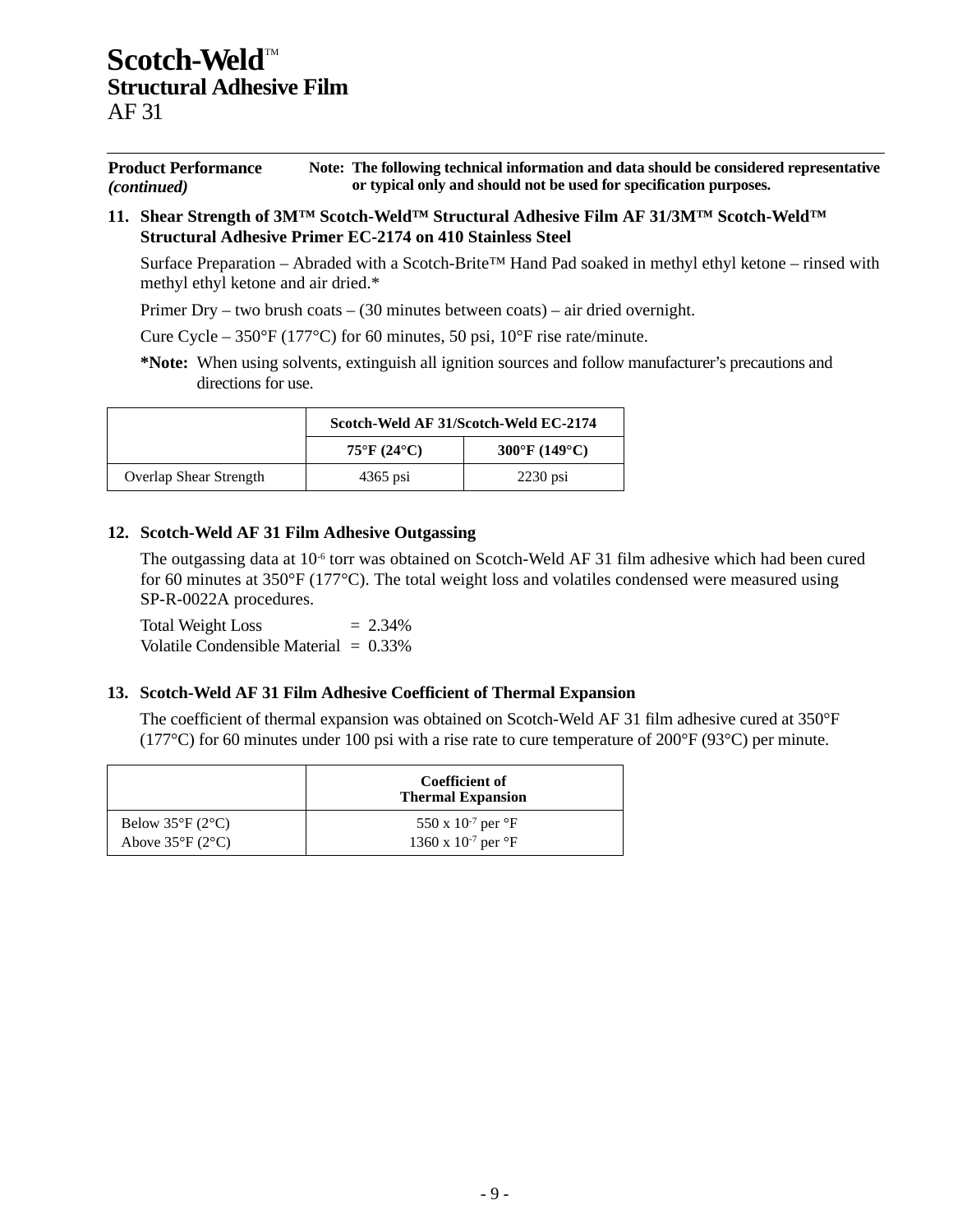#### **Product Performance** *(continued)* **Note: The following technical information and data should be considered representative or typical only and should not be used for specification purposes.**

### **14. Effect of Radiation on 3M™ Scotch-Weld™ Structural Adhesive Film AF 31 Bonds**

The effect of radiation was determined using a spent fuel source (Particle energy .75 MEV avg.) Dosage 1.0 megarads per hour on 1" wide 1/2" overlap shear specimens cut from 4" x 7" x .064" thick bonded 2024 T3 clad aluminum panels. Bonds were formed with a 350°F (177°C), 60 minutes, 150 psi, 200°F (93°C)/minute temperature rise rate cure cycle. Radiation temperature was 75°F (24°C). Overlap shear tests were run per MMM-A-132 Methods.

| Megarad       | <b>Overlap Shear (psi)</b>    |                                  |               |  |
|---------------|-------------------------------|----------------------------------|---------------|--|
| <b>Dosage</b> | $-67^{\circ}F (-55^{\circ}C)$ | $75^{\circ}$ F (24 $^{\circ}$ C) | 300°F (149°C) |  |
| $\theta$      | 3500                          | 4200                             | 2390          |  |
| 100           | 3120                          | 4200                             | 1620          |  |
| 200           | 2950                          | 4070                             | 1500          |  |
| 300           | 2840                          | 3910                             | 1500          |  |
| 500           | 2340                          | 3020                             | 1500          |  |
| 700           | 1850                          | 2180                             | 1330          |  |
| 900           | 1400                          | 1340                             | 870           |  |

#### **15. Dynamic Mechanical Properties of Scotch-Weld AF 31 Film Adhesive**

The dynamic mechanical properties were obtained using a Maxwell rotating beam apparatus on Scotch-Weld AF 31 film adhesive cured at 350°F (177°C) for 60 minutes under 100 psi pressure with a rise of 10°F per minute.

 $E^1$  = Storage Modulus

$$
\text{Tan}\delta = \frac{E^{11}}{E^1}
$$

 $E^{11}$  = Loss Modulus

 $E^*$  = Complex Young's Modulus

$$
E^* = \sqrt{(E^1)^2 + (E^{11})^2}
$$

| <b>Temperature</b>            | <b>Frequency</b><br><b>Cycles/minute</b> | $E^1$ , psi | $E^{11}$ , psi | Tanδ  | $E^*$ , psi |
|-------------------------------|------------------------------------------|-------------|----------------|-------|-------------|
| $-67^{\circ}F (-55^{\circ}C)$ |                                          | 498600      | 34000          | .0682 | 499800      |
|                               | 10                                       | 527100      | 28000          | .0531 | 527800      |
|                               | 100                                      | 557200      | 22850          | .0410 | 557600      |
|                               | 500                                      | 557200      | 19330          | .0347 | 557500      |
|                               | 3700                                     | 534400      | 26780          | .0501 | 535100      |
| $77^{\circ}F(25^{\circ}C)$    |                                          | 62660       | 6900           | .1101 | 63040       |
|                               | 10                                       | 72500       | 11050          | .1524 | 73330       |
|                               | 100                                      | 87670       | 17270          | .1969 | 89350       |
|                               | 500                                      | 103200      | 23150          | .2244 | 105700      |
|                               | 3700                                     | 104900      | 28110          | .2679 | 108600      |
| $180^{\circ}F(82^{\circ}C)$   |                                          | 34620       | 3340           | .0964 | 34790       |
|                               | 10                                       | 37950       | 2400           | .0895 | 38100       |
|                               | 100                                      | 42270       | 2890           | .0684 | 42370       |
|                               | 500                                      | 44000       | 3620           | .0821 | 44190       |
|                               | 3700                                     | 46800       | 4730           | .1011 | 47030       |
| $300^{\circ}F(149^{\circ}C)$  |                                          | 29390       | 2160           | .0737 | 29470       |
|                               | 10                                       | 31990       | 2745           | .0858 | 32110       |
|                               | 100                                      | 34360       | 3300           | .0970 | 34520       |
|                               | 500                                      | 36220       | 2920           | .0805 | 36330       |
|                               | 3700                                     | 37280       | 2820           | .0756 | 37390       |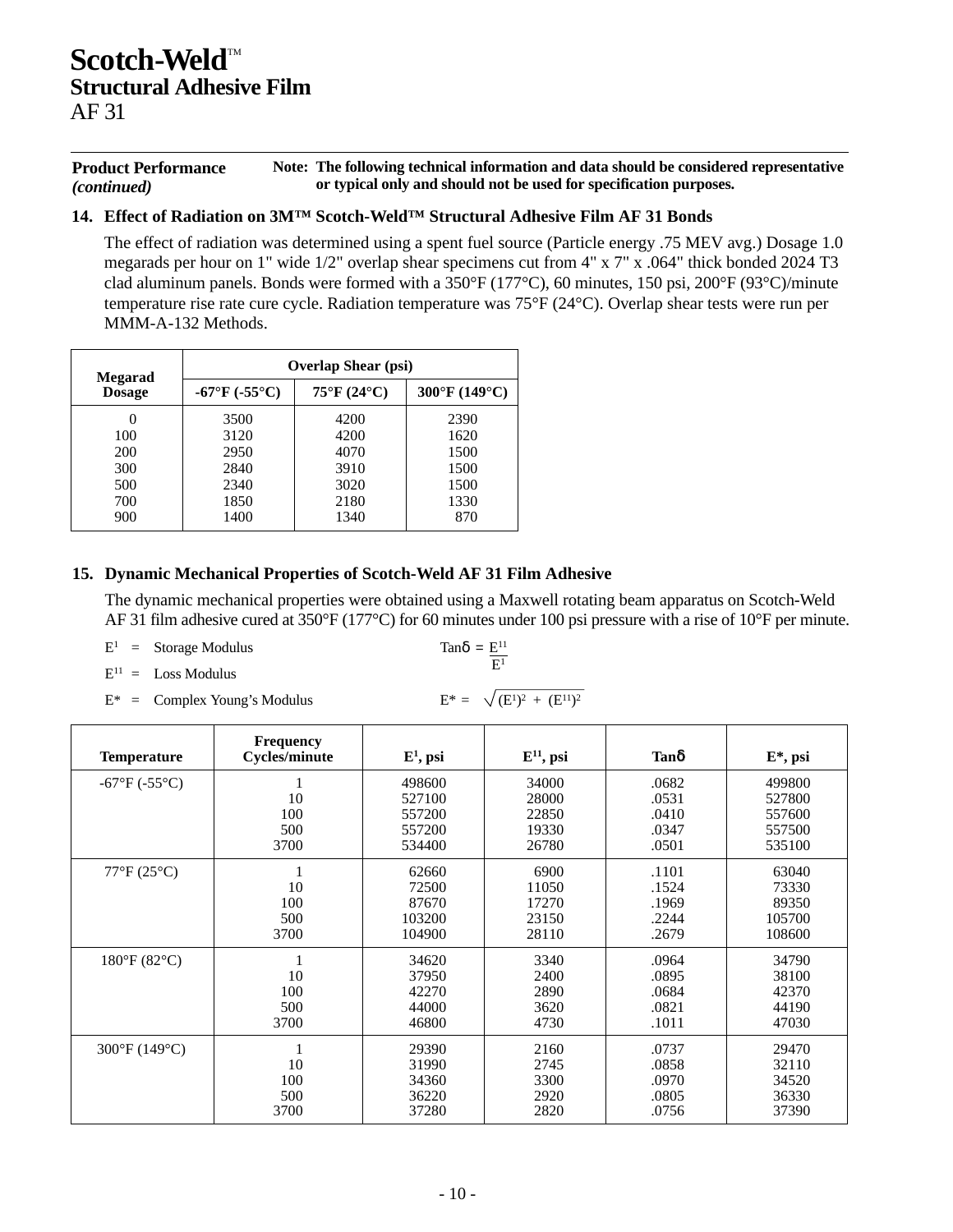| <b>Product Application</b> | Note: Prior to using or handling chemicals or solutions listed below, read and follow<br>supplier's environmental, health and safety information.                                                                                                                                                                                            |  |  |  |  |
|----------------------------|----------------------------------------------------------------------------------------------------------------------------------------------------------------------------------------------------------------------------------------------------------------------------------------------------------------------------------------------|--|--|--|--|
|                            | Proper adhesive application is as important as proper bond design and adhesive choice to<br>obtain maximum joint properties. Improper adhesive application techniques can result in<br>partial or complete failure of an assembly.                                                                                                           |  |  |  |  |
|                            | A thoroughly cleaned, dry, grease-free surface is essential for maximum performance.<br>Cleaning methods which will produce a break-free water film on metal surfaces are<br>generally satisfactory. Surface preparations should be fully evaluated with the adhesive,<br>especially if resistance to specific environments are anticipated. |  |  |  |  |
|                            | 1. Surface Preparations                                                                                                                                                                                                                                                                                                                      |  |  |  |  |
|                            | A. Suggested Surface Preparation for Aluminum                                                                                                                                                                                                                                                                                                |  |  |  |  |
|                            | 1. Vapor Degrease – Perchloroethylene condensing vapors for 5-10 minutes.                                                                                                                                                                                                                                                                    |  |  |  |  |
|                            | 2. Alkaline Degrease – Oakite 164 solution (9-11 oz./gallon water) at $190^{\circ}F \pm$<br>$10^{\circ}$ F (88 $^{\circ}$ C ± 5 $^{\circ}$ C) for 10-20 minutes. Rinse immediately in large quantities<br>of cold running water.                                                                                                             |  |  |  |  |
|                            | 3. Acid Etch – Place panels in the following solution for 10 minutes at $150^{\circ}F \pm 5^{\circ}F$<br>$(66^{\circ}C \pm 2^{\circ}C).$                                                                                                                                                                                                     |  |  |  |  |
|                            | Sodium Dichromate $(Na_2Cr_2O_72H_2O)$<br>$4.1 - 4.9$ oz./gallon<br>38.5 - 41.5 oz./gallon<br>Sulfuric Acid, 66° Be<br>0.2 oz./gallon minimum<br>2024-T3 aluminum (dissolved)<br>Tap Water as needed to balance                                                                                                                              |  |  |  |  |
|                            | 4. Rinse – Rinse panels in clear running tap water.                                                                                                                                                                                                                                                                                          |  |  |  |  |
|                            | 5. Dry – Air dry 15 minutes; force dry 10 minutes at $150^{\circ}F \pm 10^{\circ}F$ (66 $^{\circ}C \pm 5^{\circ}C$ ).                                                                                                                                                                                                                        |  |  |  |  |
|                            | 6. If primer is to be used, it should be applied within four hours after surface<br>preparation.                                                                                                                                                                                                                                             |  |  |  |  |
|                            | B. Suggested Surface Preparation for Stainless Steel (17-7PH-TH [1050])                                                                                                                                                                                                                                                                      |  |  |  |  |
|                            | 1. Vapor Hone $-$ #120 AI <sub>2</sub> O <sub>3</sub> grit.                                                                                                                                                                                                                                                                                  |  |  |  |  |
|                            | 2. Vapor Degrease – Perchloroethylene condensing vapors for 5-10 minutes                                                                                                                                                                                                                                                                     |  |  |  |  |
|                            | 3. Acid Etch – Place panels in the following solution for two minutes at $145^{\circ}F \pm$<br>$5^{\circ}F (62^{\circ}C \pm 2^{\circ}C).$                                                                                                                                                                                                    |  |  |  |  |
|                            | 59.9 grams, M.F. Acid (Wyandotte) 170 mls Commercial Concentrated Nitric<br>Acid. The balance of one liter of distilled or ion-free water.                                                                                                                                                                                                   |  |  |  |  |
|                            | 4. Rinse – Rinse immediately in cold running tap water. Remove smut with<br>distilled water-air spray under 90 psi pressure.                                                                                                                                                                                                                 |  |  |  |  |
|                            | 5. Acid Etch – Place panels in the following solution at $160^{\circ}F \pm 5^{\circ}F (71^{\circ}C \pm 2^{\circ}C)$ .<br>30 parts by wt. Distilled or Ion-free Water<br>10 parts by wt. Concentrated Sulfuric Acid<br>4 parts by wt. Sodium Dichromate                                                                                       |  |  |  |  |
|                            | 6. Rinse – Rinse in cold tap water. Remove smut with a distilled water-air spray<br>under 90 psi pressure.                                                                                                                                                                                                                                   |  |  |  |  |
|                            |                                                                                                                                                                                                                                                                                                                                              |  |  |  |  |

- 7. Dry Air dry 15 minutes; force dry 10 minutes at  $150^{\circ}F \pm 10^{\circ}F$  (66°C  $\pm$  5°C).
- 8. If primer is to be used, it should be applied within one hour after surface preparation.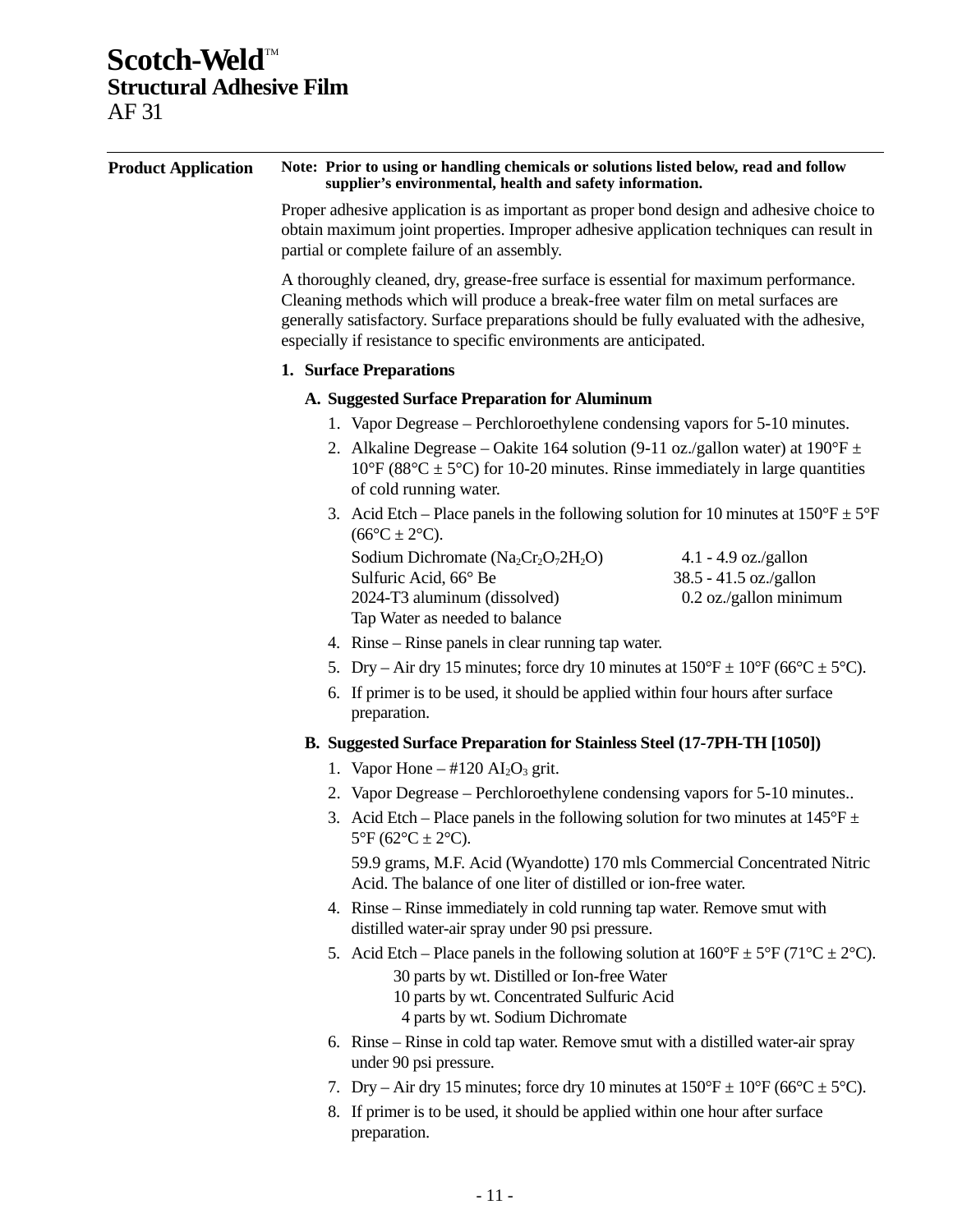# **Scotch-Weld™**

**Structural Adhesive Film**

AF 31

| <b>Product Application</b> |  | C. Suggested Surface Preparation for Titanium                                                                                                                                                                                                                                                                                                          |
|----------------------------|--|--------------------------------------------------------------------------------------------------------------------------------------------------------------------------------------------------------------------------------------------------------------------------------------------------------------------------------------------------------|
| <i>(continued)</i>         |  | 1. Use Scotch-Brite™ Hand Pad to remove all lettering.                                                                                                                                                                                                                                                                                                 |
|                            |  | 2. Clean in Oakite 164 for 10 minutes at 190°F (88°C). Water break necessary.                                                                                                                                                                                                                                                                          |
|                            |  | 3. Etch in acid solution for 5 to 7 minutes at $120-135^{\circ}F(49-57^{\circ}C)$ .                                                                                                                                                                                                                                                                    |
|                            |  | Acid make-up (to make approximately one gallon)                                                                                                                                                                                                                                                                                                        |
|                            |  | <b>Distilled Water</b><br>2.36 Liters                                                                                                                                                                                                                                                                                                                  |
|                            |  | 1.29 Liters<br>HNO <sub>3</sub> (70%)                                                                                                                                                                                                                                                                                                                  |
|                            |  | .13 Liters<br>HF (48%)                                                                                                                                                                                                                                                                                                                                 |
|                            |  | 4. Rinse in distilled water.                                                                                                                                                                                                                                                                                                                           |
|                            |  | 5. Soak in Phosphate-fluoride bath for 60-90 seconds at $90^{\circ}F(32^{\circ}C)$ .                                                                                                                                                                                                                                                                   |
|                            |  | Bath make-up (to make approximately one gallon)                                                                                                                                                                                                                                                                                                        |
|                            |  | $NA3PO412H2O$<br>162 grams                                                                                                                                                                                                                                                                                                                             |
|                            |  | Potassium Fluoride<br>$41.7$ grams                                                                                                                                                                                                                                                                                                                     |
|                            |  | $0.113$ liters<br>Hydrofluoric Acid (48%)                                                                                                                                                                                                                                                                                                              |
|                            |  | <b>Distilled Water</b><br>3.57 liters                                                                                                                                                                                                                                                                                                                  |
|                            |  | 6. Rinse in distilled water at $180^{\circ}F(82^{\circ}C)$ for 15 minutes. Rinse three times in<br>solution.                                                                                                                                                                                                                                           |
|                            |  | 7. Rinse in distilled water.                                                                                                                                                                                                                                                                                                                           |
|                            |  | 8. Air dry at $190^{\circ}$ F (88 $^{\circ}$ C) for 20 minutes.                                                                                                                                                                                                                                                                                        |
|                            |  | 2. Adhesive Layup                                                                                                                                                                                                                                                                                                                                      |
|                            |  | <b>A. Primer Application</b>                                                                                                                                                                                                                                                                                                                           |
|                            |  | 1. Advantages                                                                                                                                                                                                                                                                                                                                          |
|                            |  | Priming of bonding surfaces offers two distinct advantages: (1) ensures complete                                                                                                                                                                                                                                                                       |
|                            |  | wetting of metal surfaces, which normally results in superior environmental<br>properties and (2) simplifies production by protecting cleaned parts until<br>bonding can be completed. 3M <sup>TM</sup> Scotch-Weld <sup>TM</sup> Structural Adhesive Primer<br>EC-2174 is recommended to use with 3M™ Scotch-Weld™ Structural Adhesive<br>Film AF 31. |
|                            |  | 2. Application                                                                                                                                                                                                                                                                                                                                         |
|                            |  | Scotch-Weld EC-2174 primer may be applied by brushing or flow coating using<br>one or two coats. A camel hair, horsehair or similar type brush is recommended.<br>Dried primer thickness should be 0.0002-0.0006 inches.                                                                                                                               |
|                            |  | 3. Primer Dry                                                                                                                                                                                                                                                                                                                                          |
|                            |  | a. Air dry for 60 minutes minimum at $75^{\circ}F \pm 5^{\circ}F (24^{\circ}C \pm 2^{\circ}C)$ .                                                                                                                                                                                                                                                       |
|                            |  | b. Force dry in an air circulating oven for 60 minutes at $265^{\circ}F(129^{\circ}C)$ .                                                                                                                                                                                                                                                               |
|                            |  | <b>B.</b> Film Application                                                                                                                                                                                                                                                                                                                             |
|                            |  | 1. Cut portion of film to be used from roll with protective liner in place.                                                                                                                                                                                                                                                                            |
|                            |  | 2. Place film on metal using a separating liner as a protective cover.                                                                                                                                                                                                                                                                                 |
|                            |  | 3. Roll film into position with a rubber roller, ensuring that no air is trapped<br>between primer and film.                                                                                                                                                                                                                                           |
|                            |  | 4. Remove protective liner.                                                                                                                                                                                                                                                                                                                            |
|                            |  | 5. Assemble parts and cure.                                                                                                                                                                                                                                                                                                                            |
|                            |  | Excess primer and equipment may be cleaned prior to curing, with ketone*                                                                                                                                                                                                                                                                               |
|                            |  | type solvent.                                                                                                                                                                                                                                                                                                                                          |
|                            |  | *Note: When using solvents, extinguish all ignition sources and follow<br>manufacturer's precautions and directions for use.                                                                                                                                                                                                                           |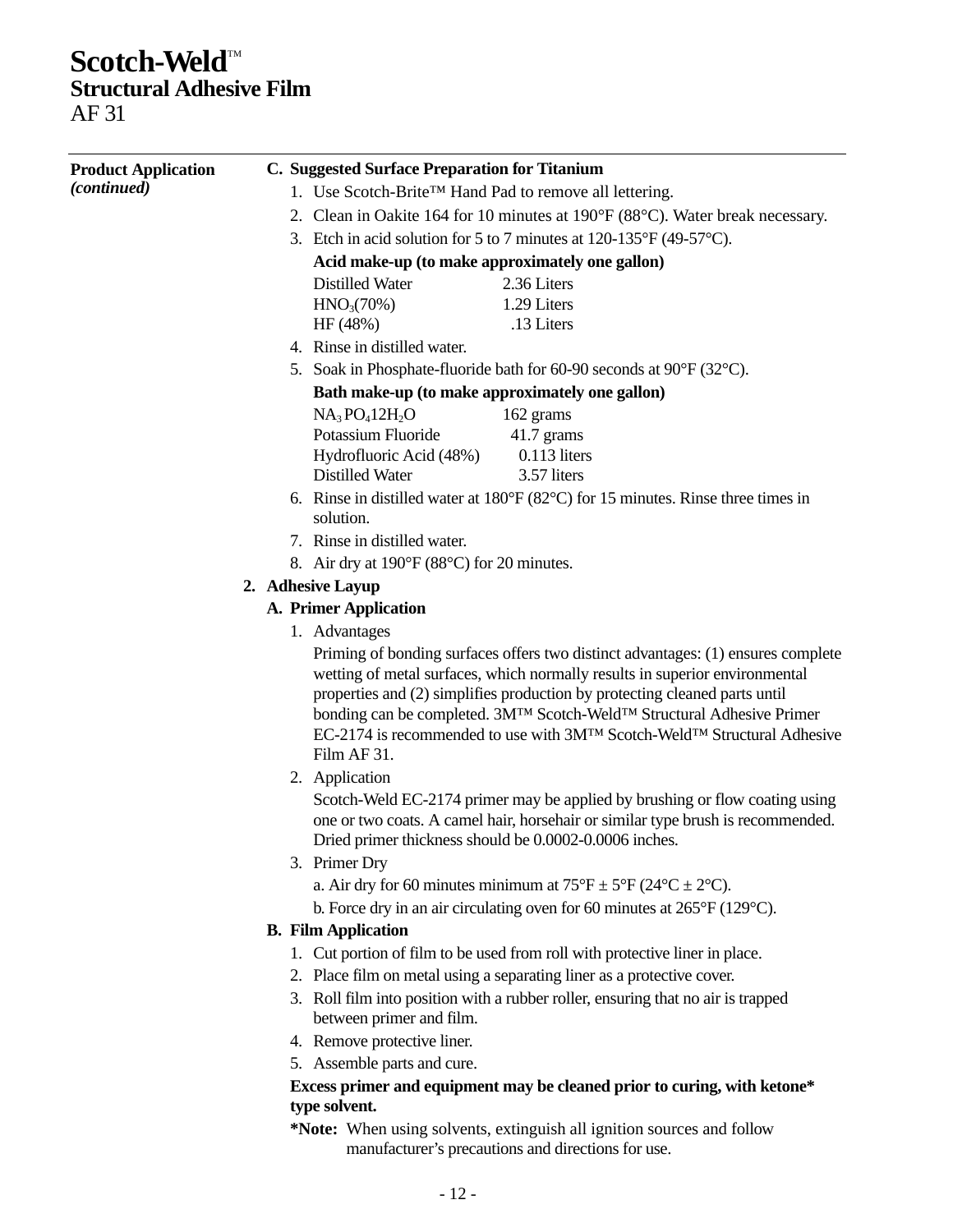| <b>Product Application</b> | 3. Cure Cycle                                                                                                                                                                                                                                                                                                                                                                                                                                                                                                                                                                                                                                                                                                                                                                                                                                                                                                                                                                    |
|----------------------------|----------------------------------------------------------------------------------------------------------------------------------------------------------------------------------------------------------------------------------------------------------------------------------------------------------------------------------------------------------------------------------------------------------------------------------------------------------------------------------------------------------------------------------------------------------------------------------------------------------------------------------------------------------------------------------------------------------------------------------------------------------------------------------------------------------------------------------------------------------------------------------------------------------------------------------------------------------------------------------|
| (continued)                | <b>A. General Cure Requirements</b>                                                                                                                                                                                                                                                                                                                                                                                                                                                                                                                                                                                                                                                                                                                                                                                                                                                                                                                                              |
|                            | The cure requirements for 3MTM Scotch-WeldTM Structural Adhesive Film AF 31<br>are a function of Scotch-Weld AF 31 film adhesive properties, specific application,<br>equipment available, production limitations and bond properties required. General<br>cure properties of Scotch-Weld AF 31 film adhesive are as follows:                                                                                                                                                                                                                                                                                                                                                                                                                                                                                                                                                                                                                                                    |
|                            | <b>Tack, Flow, Cure Initiation Temperatures</b>                                                                                                                                                                                                                                                                                                                                                                                                                                                                                                                                                                                                                                                                                                                                                                                                                                                                                                                                  |
|                            | The tack, flow and cure initiation temperatures for Scotch-Weld film adhesive<br>AF 31 are a time-temperature relationship and depend upon the rate of heat input.<br>Normally, Scotch-Weld AF 31 film adhesive will have the following properties:<br>160°F-180°F (71°C-82°C)<br><b>Tack Temperature:</b>                                                                                                                                                                                                                                                                                                                                                                                                                                                                                                                                                                                                                                                                       |
|                            |                                                                                                                                                                                                                                                                                                                                                                                                                                                                                                                                                                                                                                                                                                                                                                                                                                                                                                                                                                                  |
|                            | Flow Temperature:<br>$180^{\circ}F - 220^{\circ}F (82^{\circ}C - 103^{\circ}C)$                                                                                                                                                                                                                                                                                                                                                                                                                                                                                                                                                                                                                                                                                                                                                                                                                                                                                                  |
|                            | Cure Initiation Temp.:<br>220°F-270°F (104°C-132°C)                                                                                                                                                                                                                                                                                                                                                                                                                                                                                                                                                                                                                                                                                                                                                                                                                                                                                                                              |
|                            | <b>B.</b> Cure Pressure                                                                                                                                                                                                                                                                                                                                                                                                                                                                                                                                                                                                                                                                                                                                                                                                                                                                                                                                                          |
|                            | Pressure is required during cure to form the part being bonded and contain any<br>volatiles given off by the adhesive. Cure pressure may be applied in any manner<br>which will insure uniform constant pressure throughout the bond area. Pressure<br>must be uniformly applied before the curing reaction begins and maintained until a<br>complete cure has been effected. The pressure required to contain volatiles is<br>dependent on the rate at which bond line temperature is brought to the cure<br>temperature. The bond line temperature rise rate for Scotch-Weld AF 31 film<br>adhesive can be varied from 1°F to 300°F/minute. Rise rate (and cure pressure<br>required) will depend on specific application, cure temperature, bonding equipment,<br>method of heat application, production limitations and bond properties required.<br>Figure I, Page 5, depicts typical pressures required for various bond-line temperature<br>rise rates in platen presses. |
|                            | <b>C.</b> Cure Temperature                                                                                                                                                                                                                                                                                                                                                                                                                                                                                                                                                                                                                                                                                                                                                                                                                                                                                                                                                       |
|                            | The cure temperature may be varied from $250^{\circ}F(121^{\circ}C)$ to $450^{\circ}F(232^{\circ}C)$ ,<br>depending upon the materials bonded, equipment available and bond properties<br>desired. The desired pressure must be applied before the glue line reaches 160°F<br>(71 °C). The film will soften as temperature is increased to 180-210 °F (82-99 °C) and<br>will wet the surface to which it has been applied. A chemical cure will be initiated<br>between 220-270°F (104-132°C) and a low strength gel formed. Continued heating<br>chemically converts the adhesive into a high strength, solvent-resistant bond.<br>Scotch-Weld AF 31 film adhesive will change color only slightly upon application<br>of heat. Edges of the bond that are exposed to air will change from yellow to rusty<br>brown.                                                                                                                                                            |
|                            | D. Cure Time                                                                                                                                                                                                                                                                                                                                                                                                                                                                                                                                                                                                                                                                                                                                                                                                                                                                                                                                                                     |
|                            | Cure time depends on the cure temperature used, methods of heat application,<br>production limitations and bond properties required. Since no two bonding<br>operations are exactly alike, it is suggested that a few simple experiments be<br>conducted, varying both temperature and cure time to determine optimum                                                                                                                                                                                                                                                                                                                                                                                                                                                                                                                                                                                                                                                            |

conditions for the particular application. Figure 2, Page 14, is a guide from which an

approximate cure cycle can be taken for various cure times or temperatures.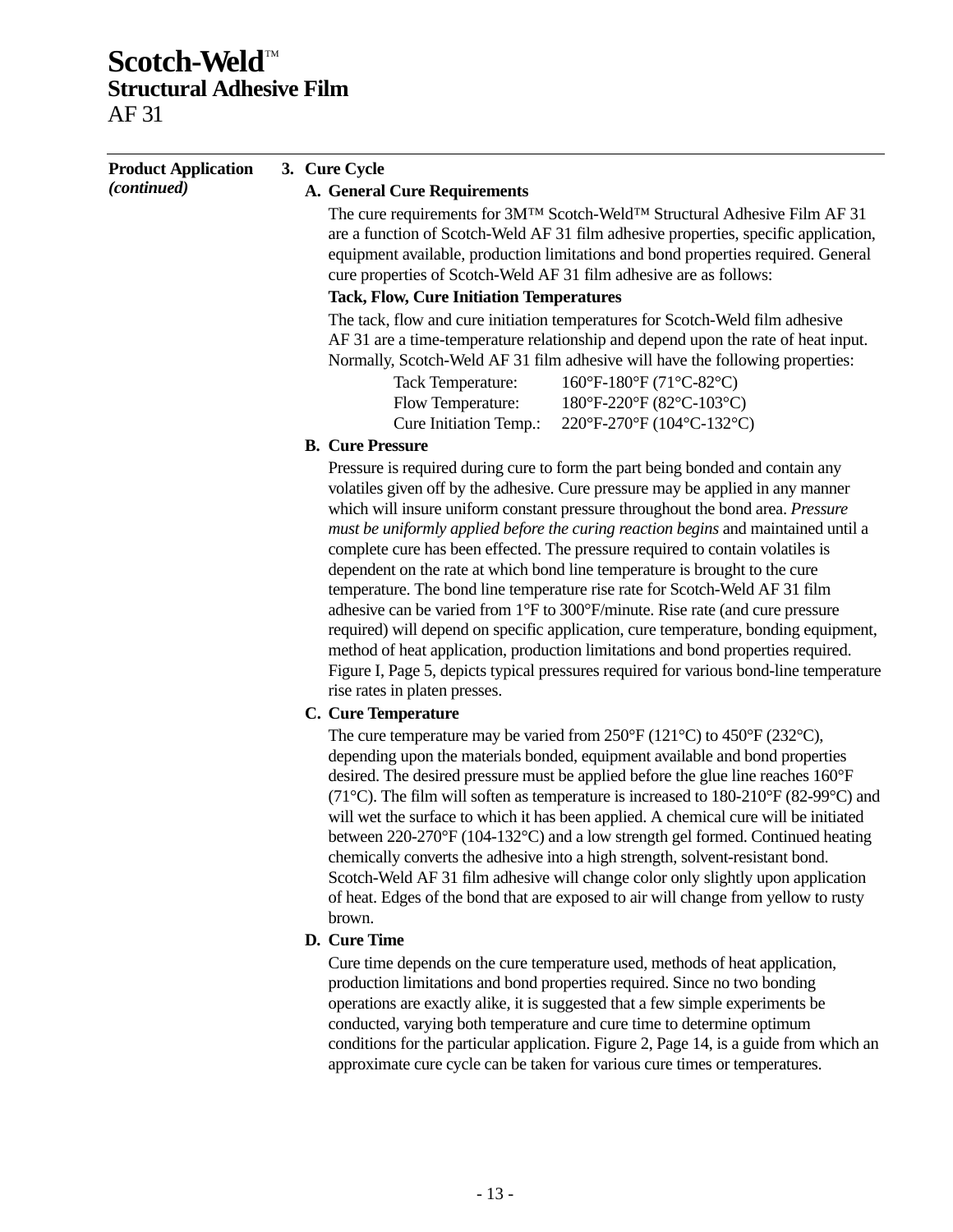

**Shelf Life** Standard shelf life of Scotch-Weld AF 31 film adhesive is 12 months from date of shipment in the original unopened container if stored at 40°F (4°C).